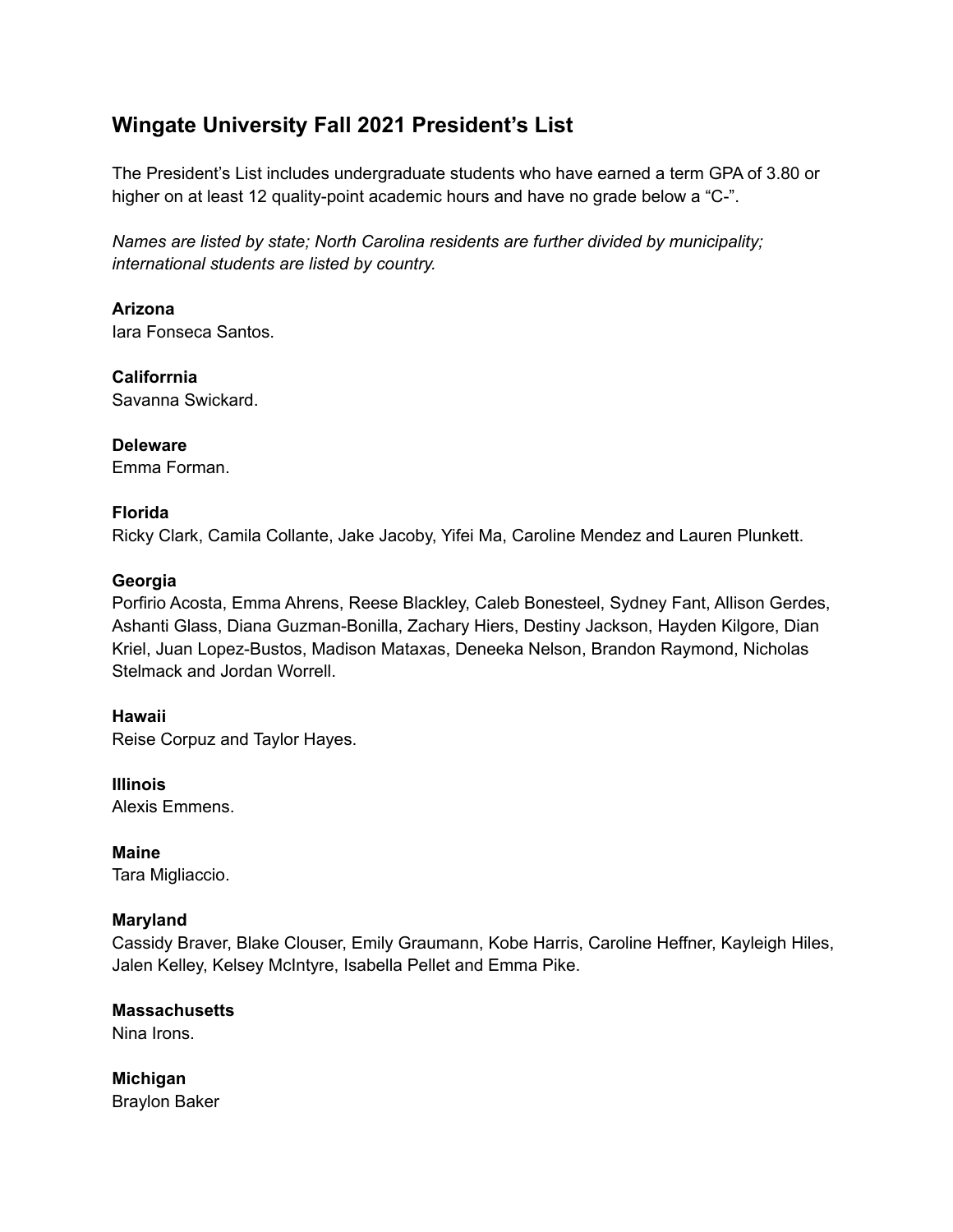## **New Hampshire**

Michaela Ralls.

# **New Mexico**

Cade Martin.

# **New York**

Alexis Arduini, Meghan Higgins, Jake Hollins, Lydia Radonavitch, Devin Scully, Catherine Surian, Mary Claire Troy and Nelida Watson.

# **North Carolina**

*Albemarle* Riley Barbee, Alexis Faulkner and Samantha Hogan.

*Alexis* Paris Brewster.

# *Archdale* Garrett Allen.

*Asheboro* Bryce Faircloth, Taylor Kanipe and Braxton Luther.

# *Asheville*

Elisa Kabernick, Olivia Roswech and Logan Williams.

# **Belmont** Tommy Tran.

*Boone* Jadyn Correia-Kadyk.

*Boonville* Viviana Espinoza.

*Burlington* Haley Faucette.

*Carthage* Emma Ring.

*Catawba* Logan Murphy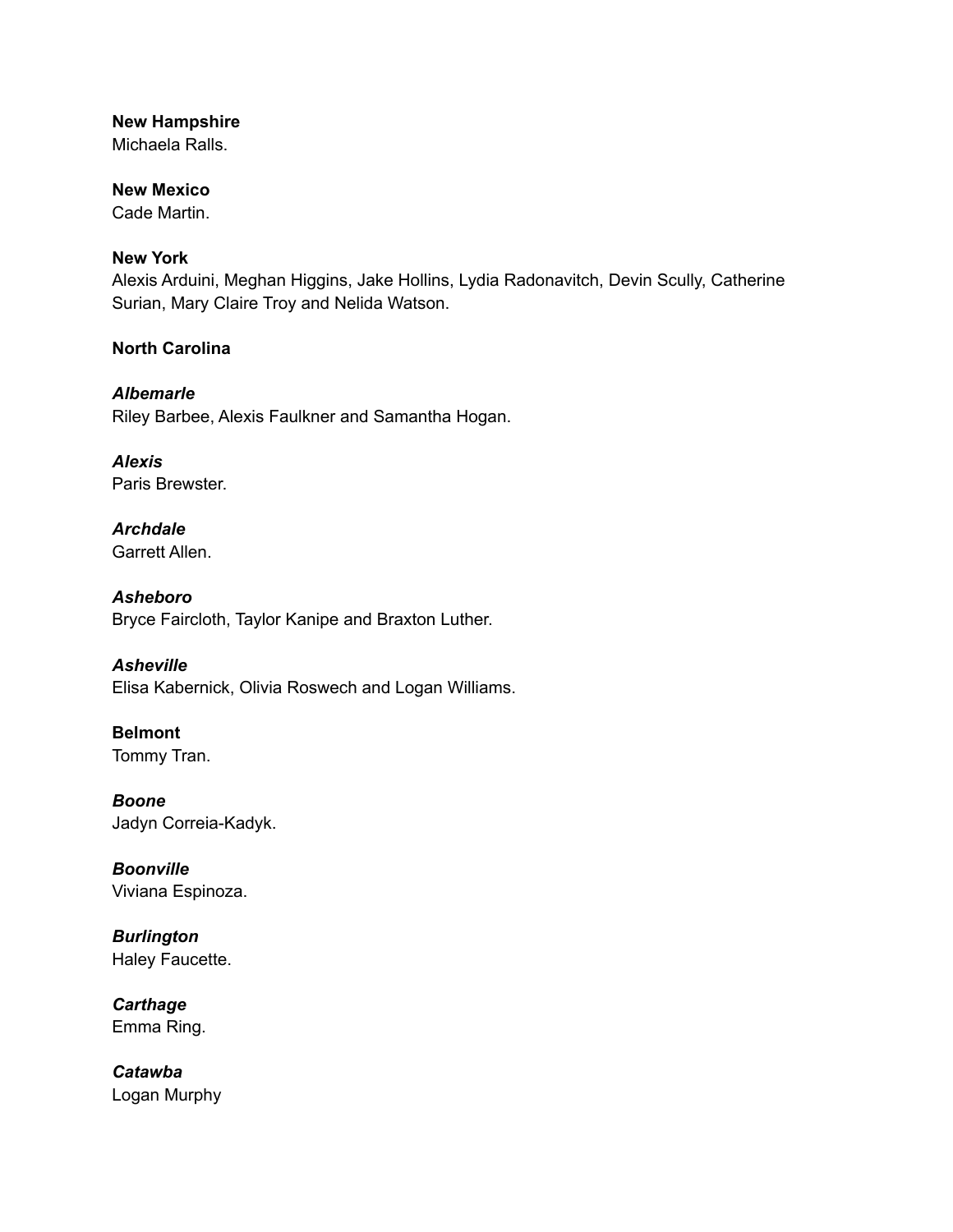#### *Charlotte*

Roe Chitwood, Douglas Cortez Recinos, Jaren Dixon, Karla Espinosa, Lina Gillespie, Lauryn Hopkins, Mason Jeffers, Shivvon Joseph-Thomas, Sarah Kuhn, Heydi Maradiaga, Isabella Mitchell, Vuong Nguyen Hoang, Melanie Orellana, Emily Robles, Dustin Tran and Delaney Widgeon and Paris Wright.

#### *China Grove*

Kimberly Mendoza.

*Clayton* Emily Lewczyk and Heather Morse.

*Clemmons*

Brienna Hudnall, Allyson Laws and Taryn Pryce.

*Cleveland* Wade Johnson.

#### *Concord*

Allison Barbee, Deion Brown, Ethan Epstein, Joseph Mvutu, Mahalia Stainback and Morgan Trott.

*Conover* Leah Knowles.

*Cornelius* Ashley Hale and Julia Lasure.

*Dallas* Annaleis Ramsey.

*Davidson* Madison Lowder.

*Deep Run* Sara Stroud.

*Denver* Jenet Blackmore.

*Durham* Jonathan Washburn.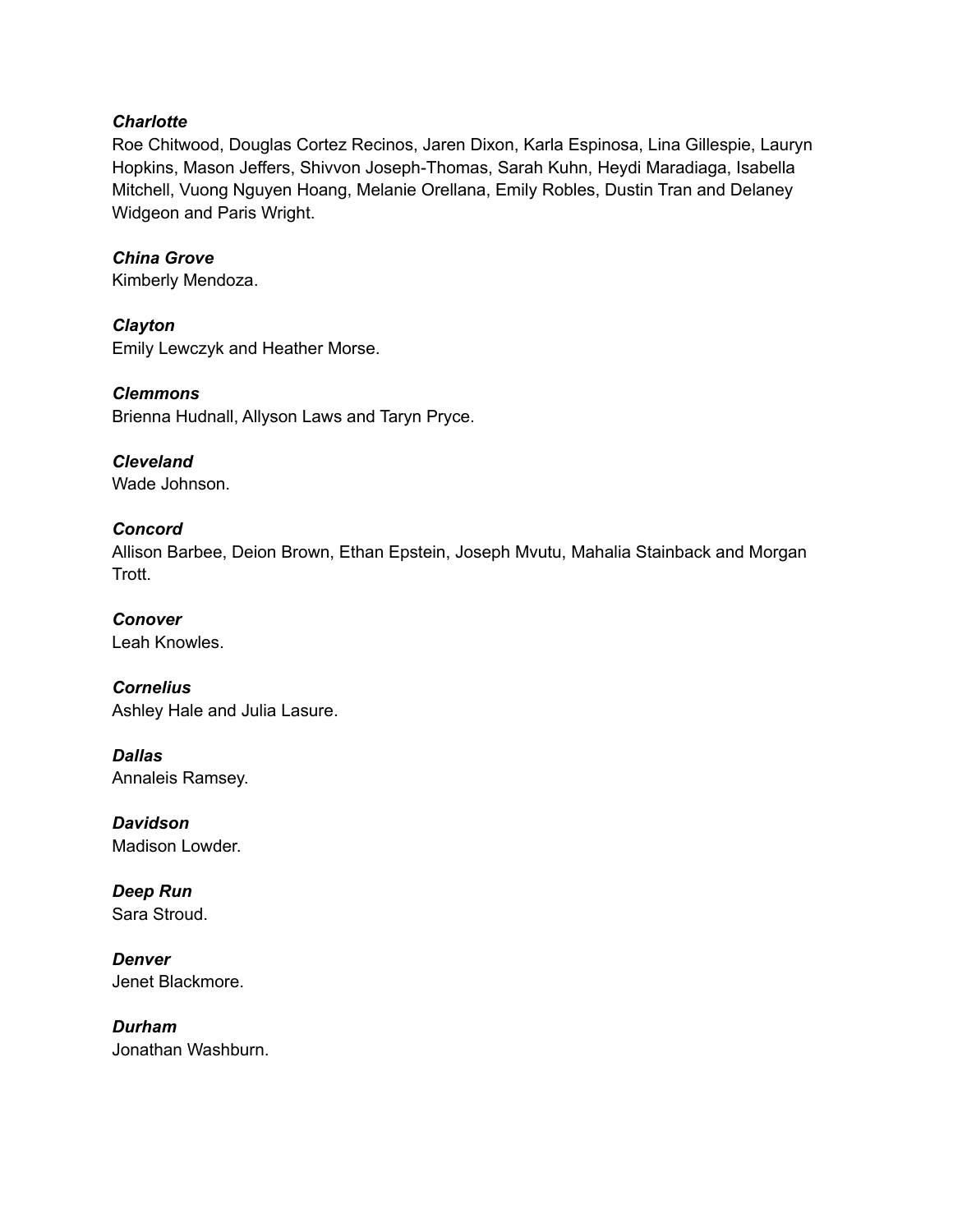*Elizabeth City* Phylicia Edwards.

*Farmville* Kaylan Prayer.

*Fayetteville* Sandra-Ann Hodge, Brittany Maultsby and Sierra Vogt.

*Fletcher* Abby Edwards.

*Foxfire* Colin Dutton.

*Fuquay-Varina* Austin Johnson.

# *Gastonia*

Peyton Anderson, Lillian Blanton, Jada Brooks, Rebecca Faust, Ashlyn Nance and Emiyah Watkins.

*Goldsboro* Carter Mills and Jonathan Wisniewski.

*Hamlet* Megan Martin.

*Harrisburg* Madison Blackwelder.

*Hickory* Maecie Brumley and Jessalyn LaFrancis.

*Hiddenite* Jaclyn Deal.

*Holly Springs* Cameryn Bost, Carly Cavaco and Kylie Fuller.

*Hudson* Alexis McBurney.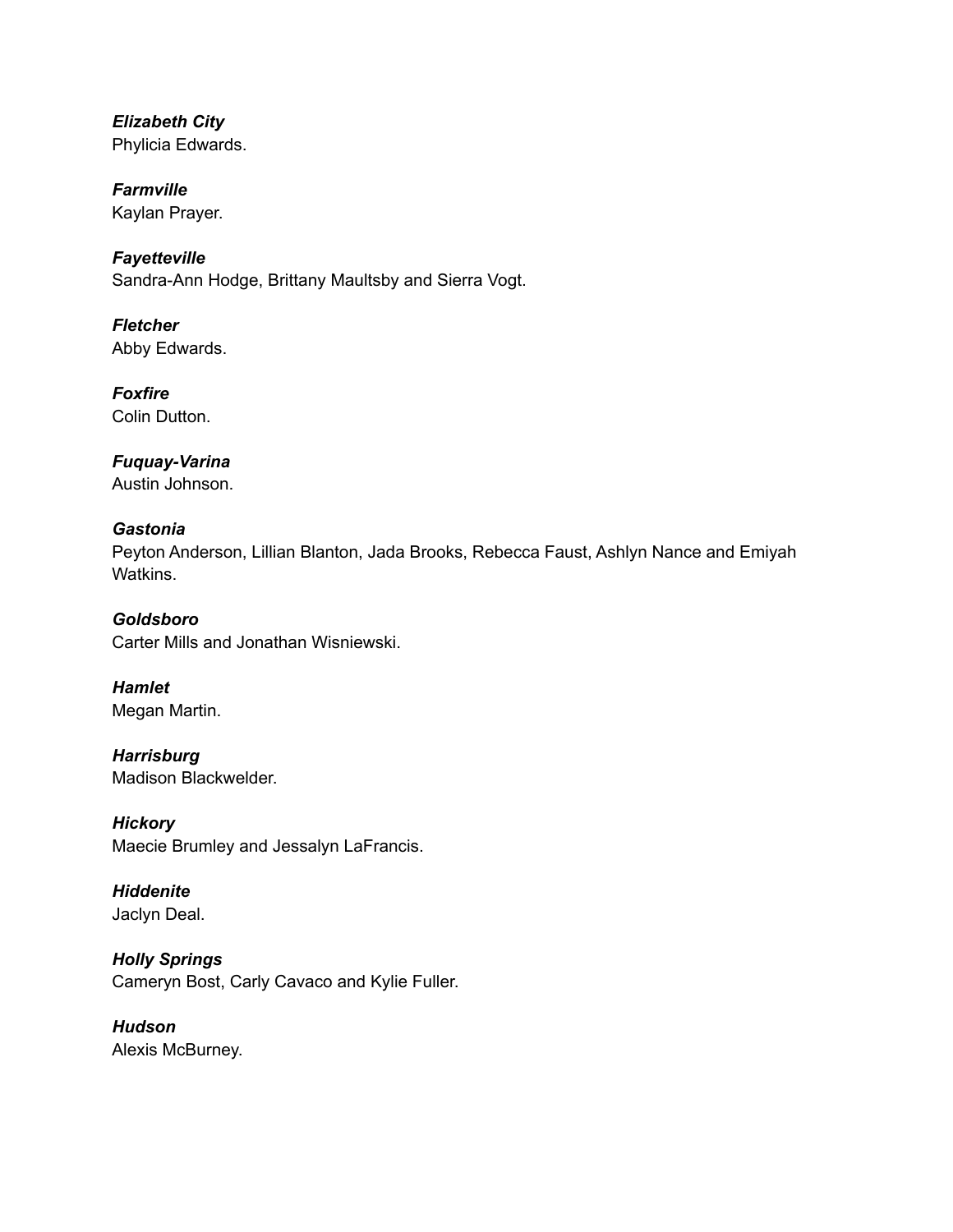#### *Indian Trail*

Maxim Biruk, Holly Brehaut, Brayan Castro, Nicole Cristy, Malik Jordan, Madison Ledford, Melanie Leidi, Isabella Lluhi, Britney Lopez Cheong, Jasmine McCollough, Jay Parrish, Debra Rhodes, Justin Rose, Carissa Simpson and Braydon Willett.

*Jacksonville* Gabriel Goodrick and Michael Goodrick.

*Jamestown* Dana Paul.

*Kannapolis* Grace Fongemy, Aaliyah Hatcher and Haley McElligott.

*Kernersville* Ashlan Rogers.

*King* Nicole Newsome.

*Kings Mountain* Jordan Sutton.

### *Laurinburg* Laney McLaurin.

*Lenoir*

John Ellison.

*Lexington* Alexander Easter, Tyler Easter and Ashley Miller.

*Liberty* Charles Reier.

*Lilesville* Sarah Burr.

*Louisburg* Carlie Clift.

*Marion* Evelin Calva Sanchez.

,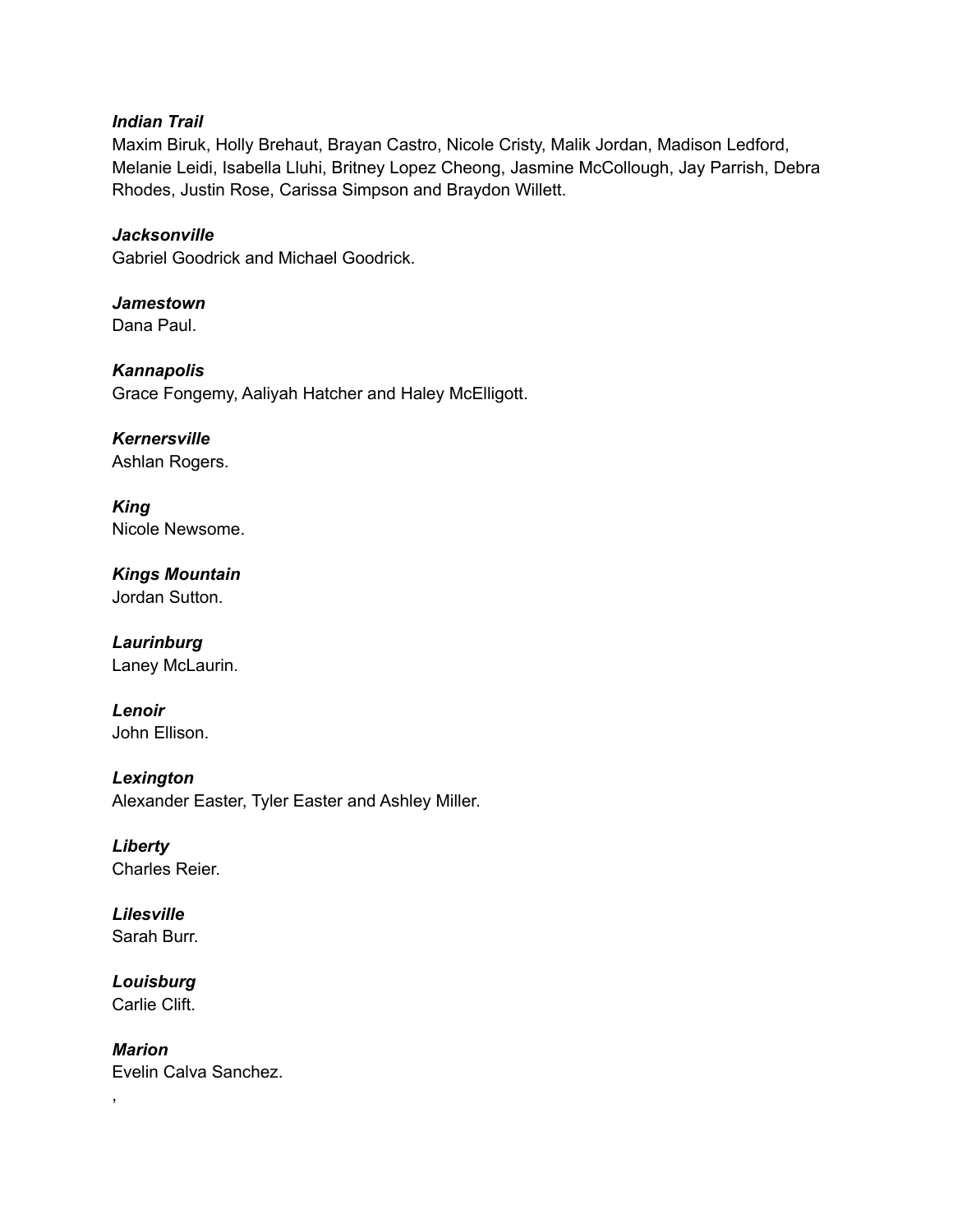### *Marshville*

Julia Berardelli, Tanner Brooks, Connor Cook, Hannah Haigler, Colby Holmes, Cody Kelley, Haley Kuopus, Diego Morgado-Alfaro, Jenna Perry, Tori Pope, Peter Randall, Trevor Thomas and Felicia Xavier.

### *Matthews*

Cynthia Conner, Kaylee Dellinger, Sarah Haymaker, Anastasia Kee, Tyler Moore, Ashlyn Ollenberger, Noah Richards and Isabella Walle.

# *Mint Hill*

Isabella Abbate, Mikaia Archie and Seth Daulton.

# *Monroe*

Kristal Albarez-Miranda, Hannah Andrew, Corey Avant, Callie Baucom, Brianna Bergamini, Kailey Brenize, Jordan Bromfield, Hayden Carnes, Rachel Chew, Wilson Childers, Rachel Chomicki, Reese Cochran, Jaylem Coppadge, Josiah Couick, Alaina Davis, Julianna Francis, Idania Giron-Monroy, Madison Hart, Lauren Hawkins, Dominique Helms, Zealy Helms, Jocelyn Hernandez Fino, Elizabeth Hinson, Laura Hinson, Jasmine Little, Alexis Lopez Mota, David McCallister, Hope McCallister, Melanie Page, Janna Plummer, Madelyn Reynolds, Kassidy Robinson, Daniel Rumley, Jesus Sanchez-Gloria,Caleb Simpson, Sarah Starnes, Cru Tucker, Luke Tucker, Alexandra Underwood, Hayley Vaughn, Mason Vercoe, Nathan Walton, Kaitlyn Waters and Nathan Williams.

#### *Mooresville*

Peyton Graham and Lauren Sullivan.

*Morganton* Makenzie Crump.

*Mount Gilead* Kamryn Rushing.

*Mount Holly* Makyah Lewis.

*Mt. Airy* Samual Niten.

*New London* Courtney Smith.

*Norwood* Shaelyn Lisenby.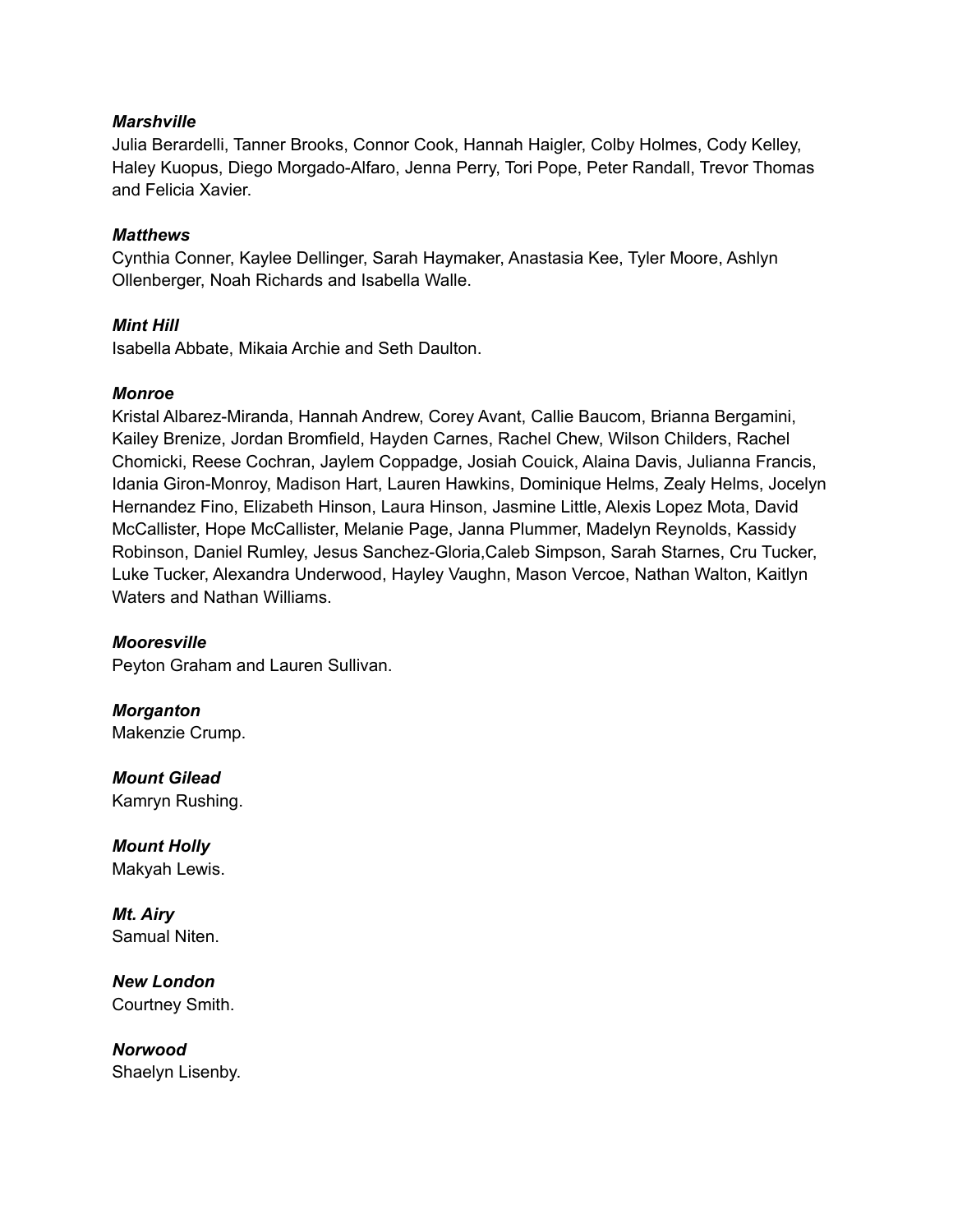*Oakboro* Regan Frick and Kinsey Lowder.

*Peachland* Abigail Dagenhart.

*Pfafftown* Soley Wilson.

*Pilot Mountain* Sara Terwilliger.

*Pinetown* Alice Van Staalduinen.

*Pineville* Taylor Redd.

*Polkton* Olivia Allen, Kaitlyn Campbell, Amber Freeman and Mavis Moree.

*Raleigh* Corinne Clevenger, Jackson Hollenbach, Jamison Rich and Alexander Smyre.

*Ramseur* Eric Kidd.

*Randleman* Kimberly Swan

*Rockingham* Savannah Lampley and Ragan Liles.

*Salisbury* Mallory Challis, Sandy Deras-Cruz, Caroline Monroe and Andrew Watson.

*Shallotte* Jay Fletcher and Mckenzie Moody.

*Shelby* Ben Hodge.

*Stanfield* Shannon Cline and Daniel Williams.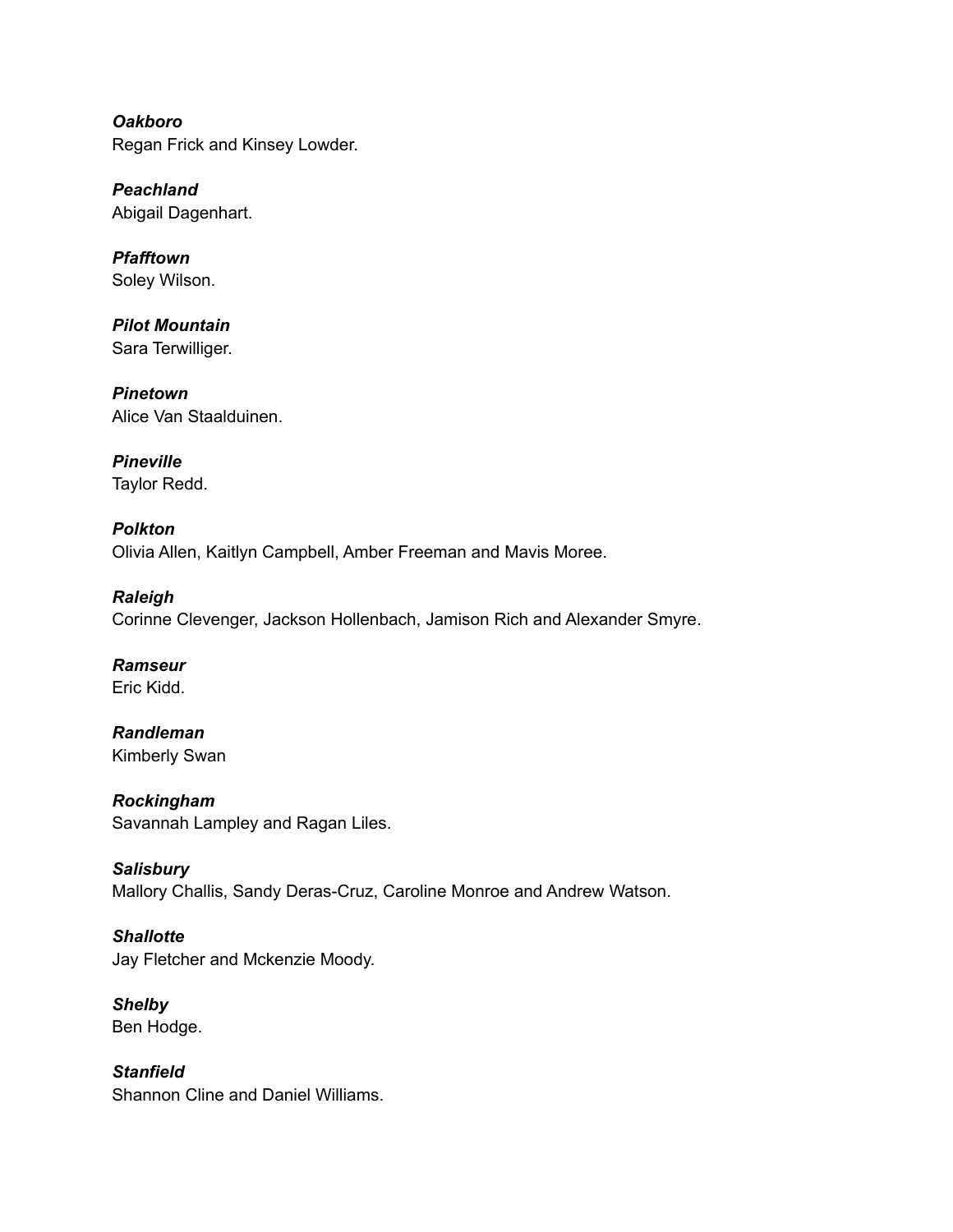# *Stanley*

Josie Wilson.

# *Statesville*

July Carson, Emily Myers, Danielle Newton, Abigail Stewart, Elizabeth Toflinski and Haven Tomel.

*Sunbury*

George Rennie and Robert Rennie.

*Thomasville* Kristen Fox and Hunter Thompson.

# *Wadesboro*

Kristopher Bearden, Anna Blackwelder, Taylor Burr, Elias Campbell and Hampton Horne.

# *Wake Forest*

Melanie Smith.

*Wallace* Lester Mejia Gomez.

### *Waxhaw*

Evan Bernard, Elizabeth Branch, Suzannah Broom, Brock Cain, Erin Griffin, Christian Habermeyer, Stephanie Hargus, Parker Holler, Brynn Hughes, Lauren Hultquist, Jessica Medina, Chloe Murphy, Peter Newton, Olivia Thomas, Maggie Young and Elizabeth Yanacsek.

*Wilkesboro* Sammi Walker.

*Wilmington* Ashley Stein.

*Wilson* Matthew Foster.

# *Wingate*

Savanna Brooks, Amber Haney, Bryn Heath, Trevor Helms and Jocelyn Huntley.

*Winston-Salem* Anna Ball and Kylie Rose.

*Zirconia* Lauren Levi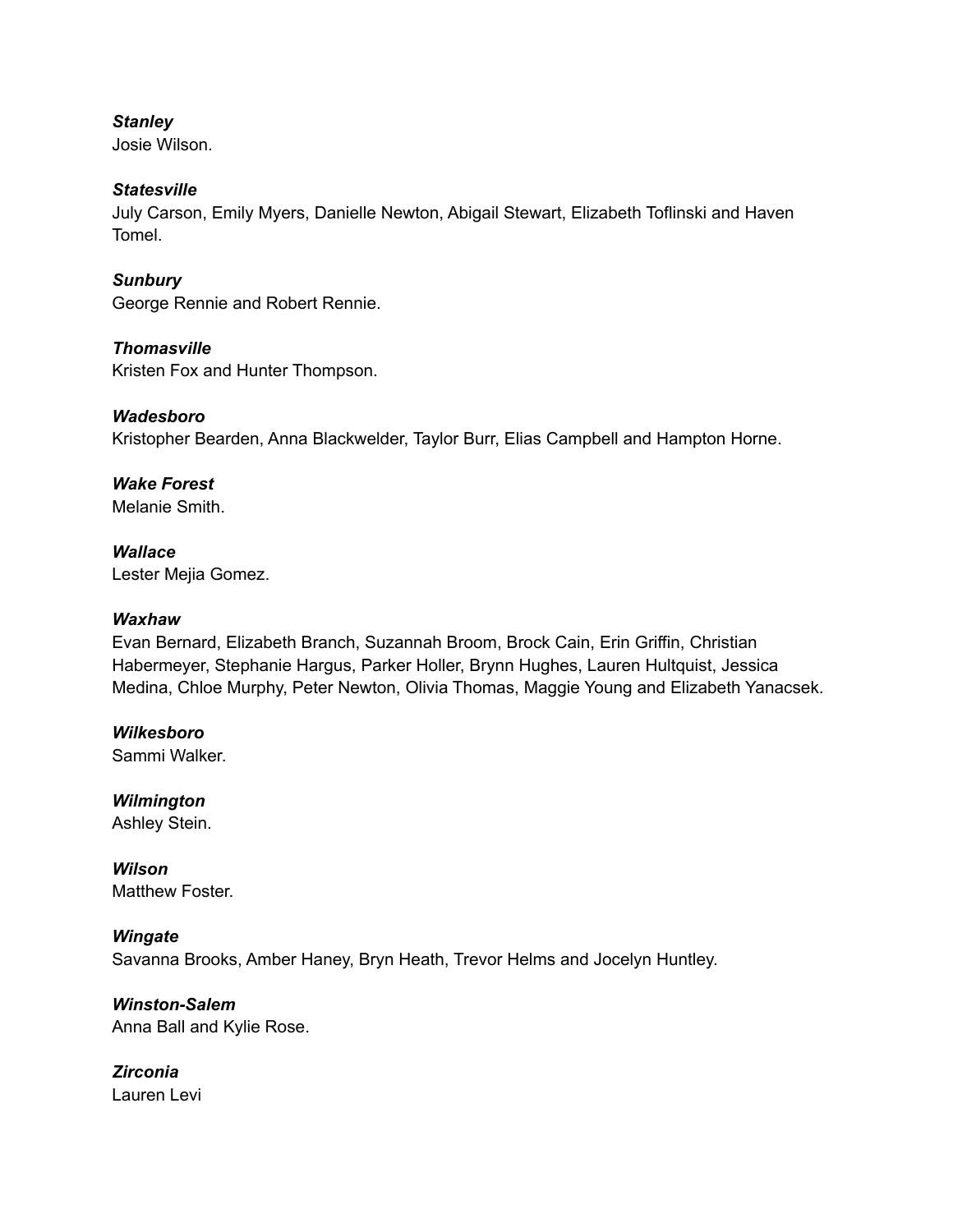## **Ohio**

Nathan Kintu, Emily Roach and Courtney Schuck.

#### **Oregon**

Drew Crowther.

### **Pennsylvania**

Mckenna Delong, Seth Griffiths and Lena Piccolino.

#### **South Carolina**

Noemi Ambriz-Ruiz, Hannah Barnett, Bennie Bernache, John Boyles, Geovanny Chavez, Allen Coye, Kaitlyn Coye, Peyton Davis, Oswaldo Deras, Sarah DuRant, Arianna Escalona, Pavin Foley, Jacob Garey, Charlotte Hardtmann, Sakinah Jaaber, Juliana Laney, Ngoc Mai, Brad Matthias, Hailey McCarty, Piper McClellan, Michelle Meeks, Casey Mitchell, Taylor Montgomery, Savannah Phillips, Marissa Polk, Holly Richardson, Isabella Rollins, Alexandria Sessions, Deanna Sheppard, Elsie Sheppard, Jasmine Starnes, Mark Swant, Camryn Thomas, Brianna Weston, Alexis White and Kaleigh Wilgeroth.

#### **Tennessee**

Cassidy Lee.

#### **Texas**

Seeret Brar, Carissa Erves, Katherine Fronczak and Katy Kahlich.

#### **Virginia**

Jeremiah Bullock, Madison Caldwell, Giacomo Fabbro, Lauren Hall, Mary Heffron, Maycen Heflin, Ethan Kilby, Kyongjin Kyoak, Davonte Lee, Ashton Loe and Taylor Poff.

**Washington**

Danielle Toman.

**Wisconsin** Berkley Smith

# **INTERNATIONAL STUDENTS**

# **Australia**

Levi Edkins.

**Austria** Florian Walcher.

#### **Belgium**

Ward Janssen and Enora Toupin.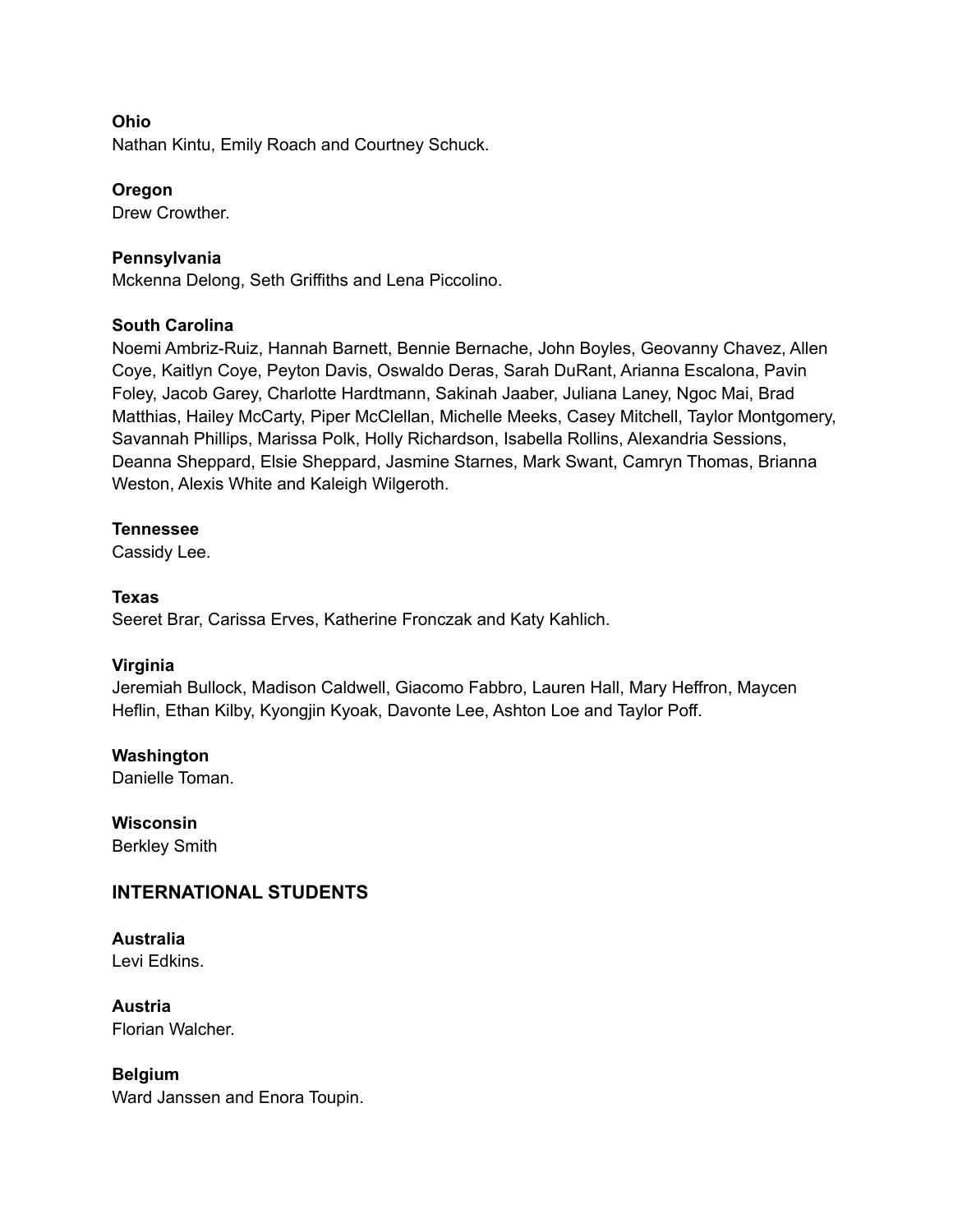**Brazil**

Joao Monteiro.

# **Denmark**

Jonathan Makwarth, Jonas Hoerslev Soerensen and Katrine Thisgaard.

# **France**

Titouan Le Grix De La Salle and Pauline Vincent.

# **Germany**

Patrick Arapi, Felix Grieb, Bastian Mrochen, Jessica Ruetten, Finja Anna Schierl, Bendix Staade and Dennis Trukawka.

**Italy** Michele Orru'.

**Jamaica** La-Nay Distin.

**Luxembourg** Yann Van Den Bossche.

**Netherlands** Floris van der Bruggen.

**Norway** Kari Bogen.

**Serbia** Petar Basic Palkovic.

**Slovakia** Martina Kubalova and Daniel Mizera.

**South Africa** Tanaka Nzombe.

**Spain** Carla Larrabeiti and Elena Gunfaus Sola.

**Sweden** Saga Berggren, Julia Bjorken, Dennis Hamzic, Anna Miram, Edis Nokic and Sofia Ring.

**Taiwan** Tzu-Hsun Hsu.